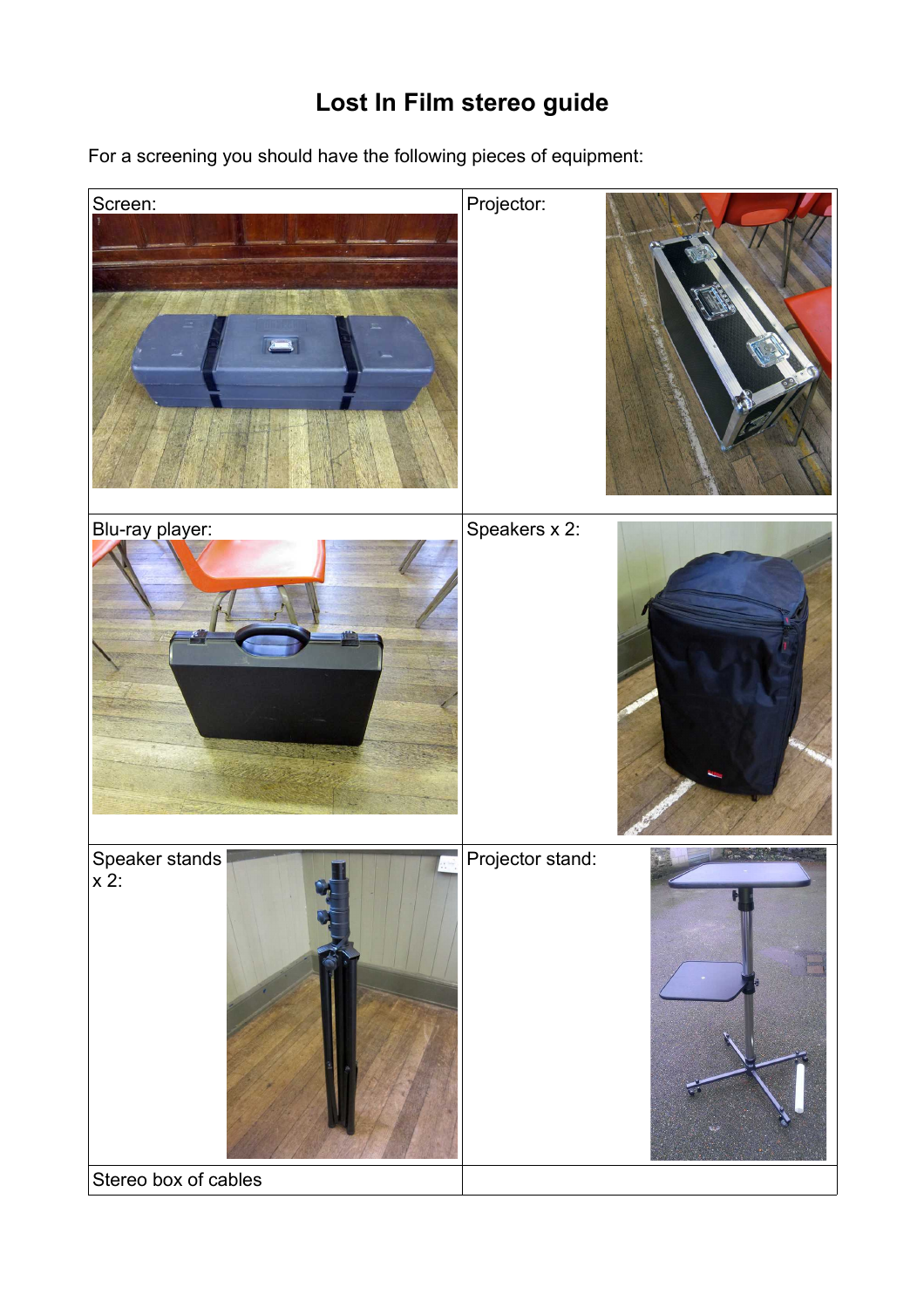# *Screen set-up*

The screen box contains:

• The screen, folded up in a black fabric cover:



• Two metal legs, folded up:



• A metal frame, folded up:



• A black fabric bag containing bolts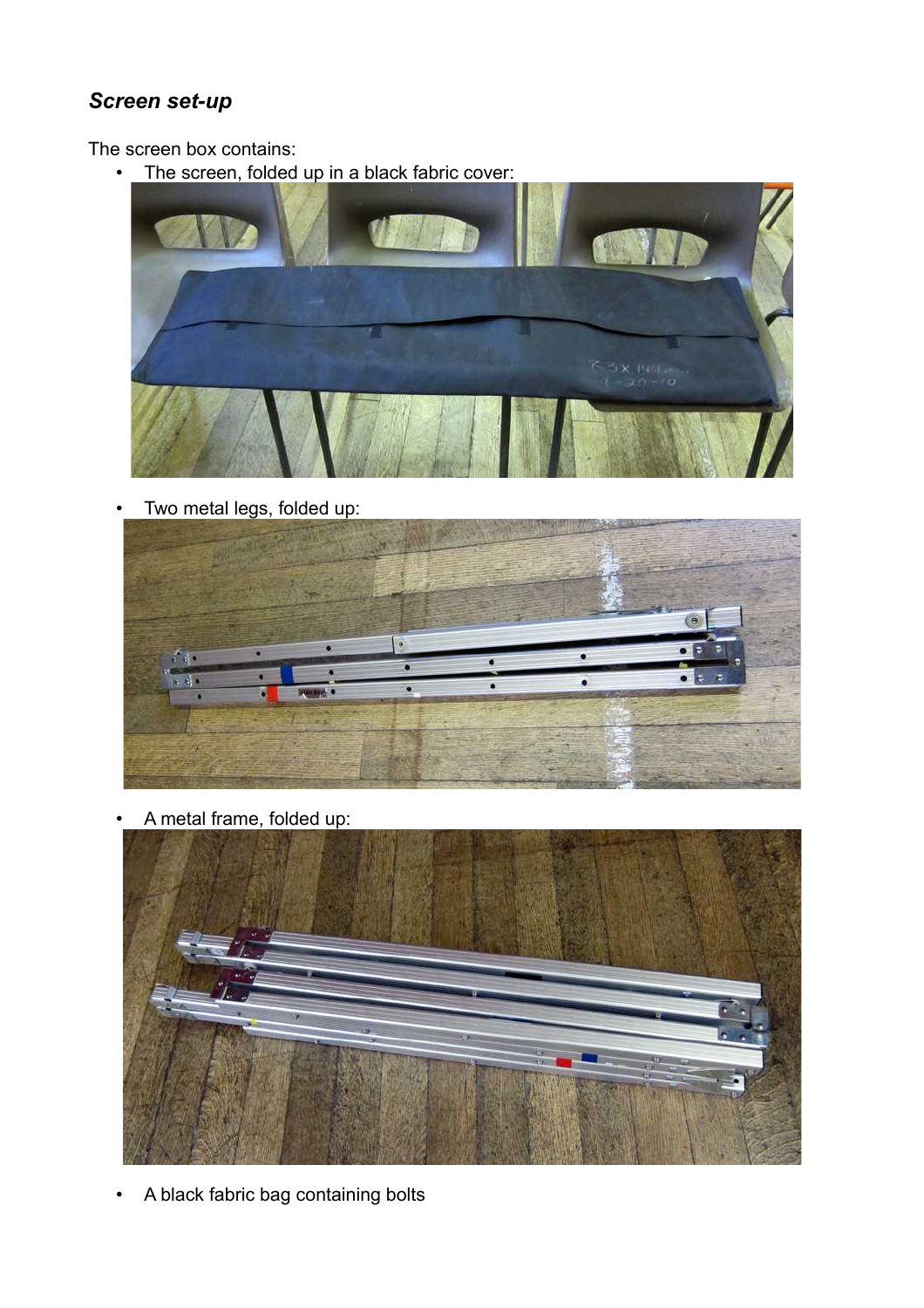Setting up the screen is much easier with at least 3 people.

1. Take out the metal frame and unfold it into a large rectangle.

The hinges click into a locked open position.

Click the corner braces into place.

Put it on the floor with the metal popper studs facing up. It doesn't matter which side is top or bottom.

2. Take out the screen and unfold it over the frame, with side that has a black border facing upwards.

3. Popper the screen to the frame. Start by attaching one corner, then one adjacent corner, then the next adjacent corner and finally the opposite corner.





The screen needs quite a lot of stretching so that it is taut when attached – the easiest way is for one person to pull one side of the corner, one person to pull the other side and a third person to popper the screen in place.

Be careful of the plastic edge which can be sharp.

When the corners are attached, attach the rest of the poppers starting from the middle of each side and working towards the corners.

4. Take out the metal legs and unfold them, clicking the hinges into a locked open position. Turn the legs round so that the green/red/blue tape matches with each side of the frame.

5. Lay the legs down next to the frame. The back foot of each leg will need to be folded in at this stage. If your group has guide marks, match these together.

6. Bolt the legs to the frame, feeding the bolts through the back of the legs into the threads on the back of the frame.

Depending on the height of the screen, you can attach 2 or 3 bolts.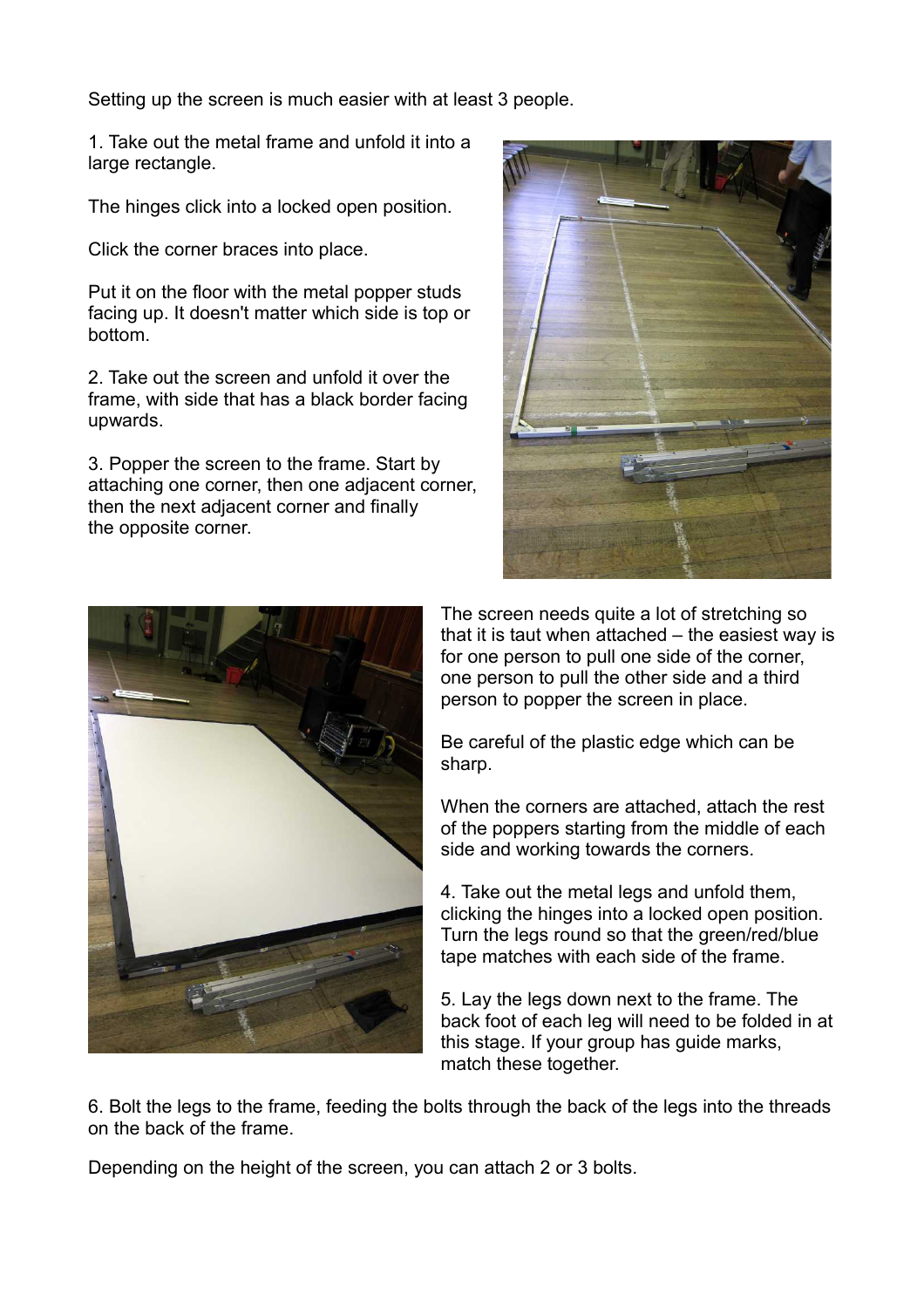The easiest way is for one person to hold the leg in place with the front foot pointing upwards, one person to lift the frame up and one person to attach the bolts.

7. Raise the screen to vertical – if you're in a small hall make sure to avoid any ceilingmounted lights or heaters.

8. Unfold the back feet down and click the front and back foot braces into place.

9. Lift and move the screen so that it is centred in the hall and as far back against the front wall as possible.

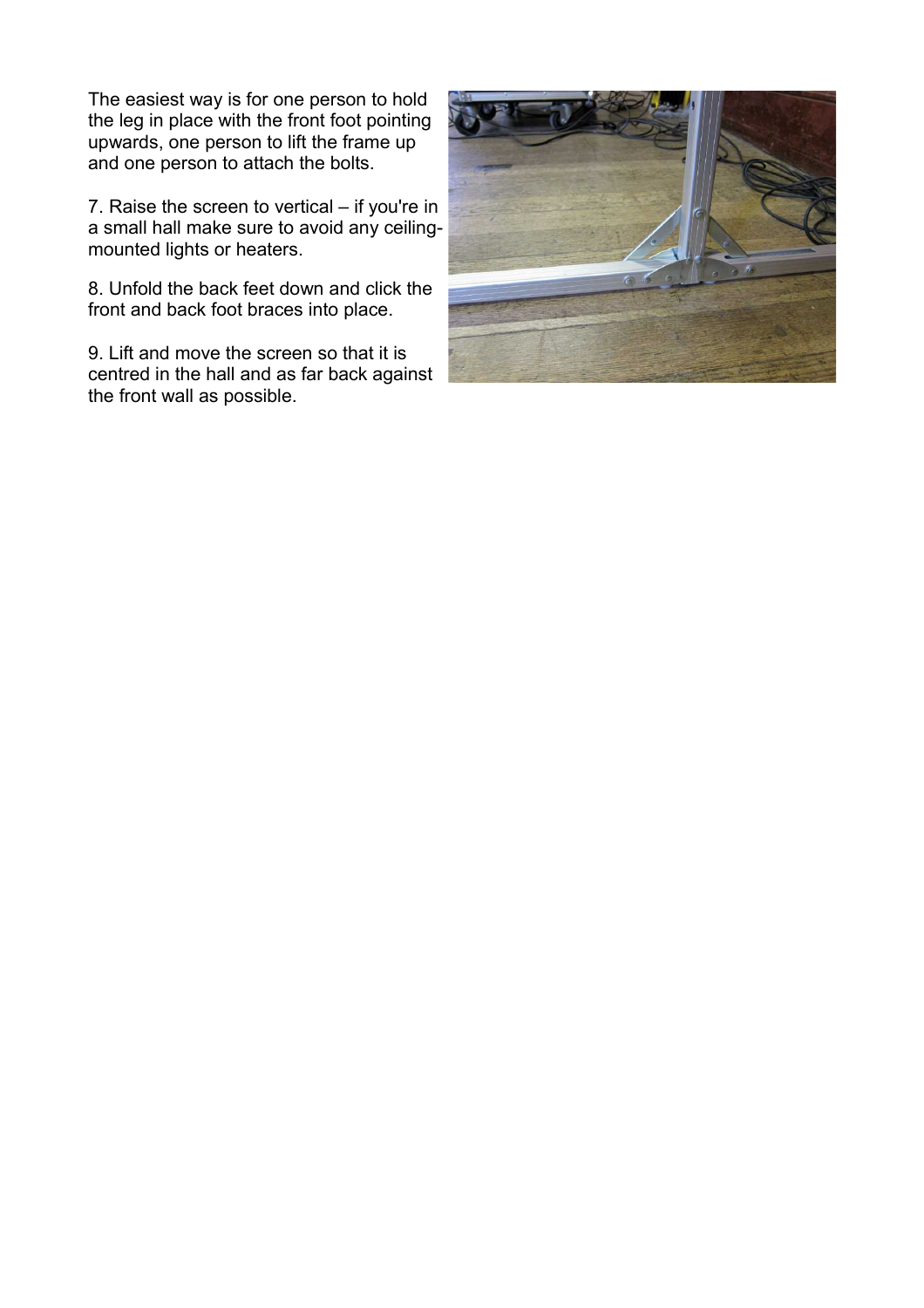# *Projector and Blu Ray set-up*

This requires:

- The projector and Sanyo remote controller
- The projector stand
- The Blu Ray player and Sony remote controller

The projector should be placed 10m (about 10 long paces) from the screen for maximum picture size. It needs to be as central as possible in the hall and as square to the screen as possible – the aisle needs to be slightly off centre around the projector to allow space for people to pass without knocking it.

1. Open the projector stand. The projector footprint is wider than it is deep so the stand needs to have the wide side of the upper shelf facing the front, and the lower shelf facing the seat where the projectionist will sit.

2. Put the projector on the upper shelf.

3. Run a power cable to the projector stand. If there is a power point at the side of the hall the cable can be fed under the adjacent row of chairs, then be gaffer-taped down between the last chair and the wall. If the nearest power point is at the front the cable will need to be gaffer-taped down all the way to the front.

4. Plug the projector into the power supply.

5. Turn the projector on using the switch on the side. The light next to Power on the top will turn from red to green and the lamp will gradually start to glow – this takes a few minutes.

6. Once the projected screen is visible you can make any major adjustments to the position of the projection. The projector should be moved as little as possible when it is on – particularly when it has heated up fully – so be very careful moving the projector an stand.



7. Adjust the feet of the projector stand to get the shelf as level as possible.

8. Adjust the feet of the projector itself to get it as level as possible.

(continues on next page)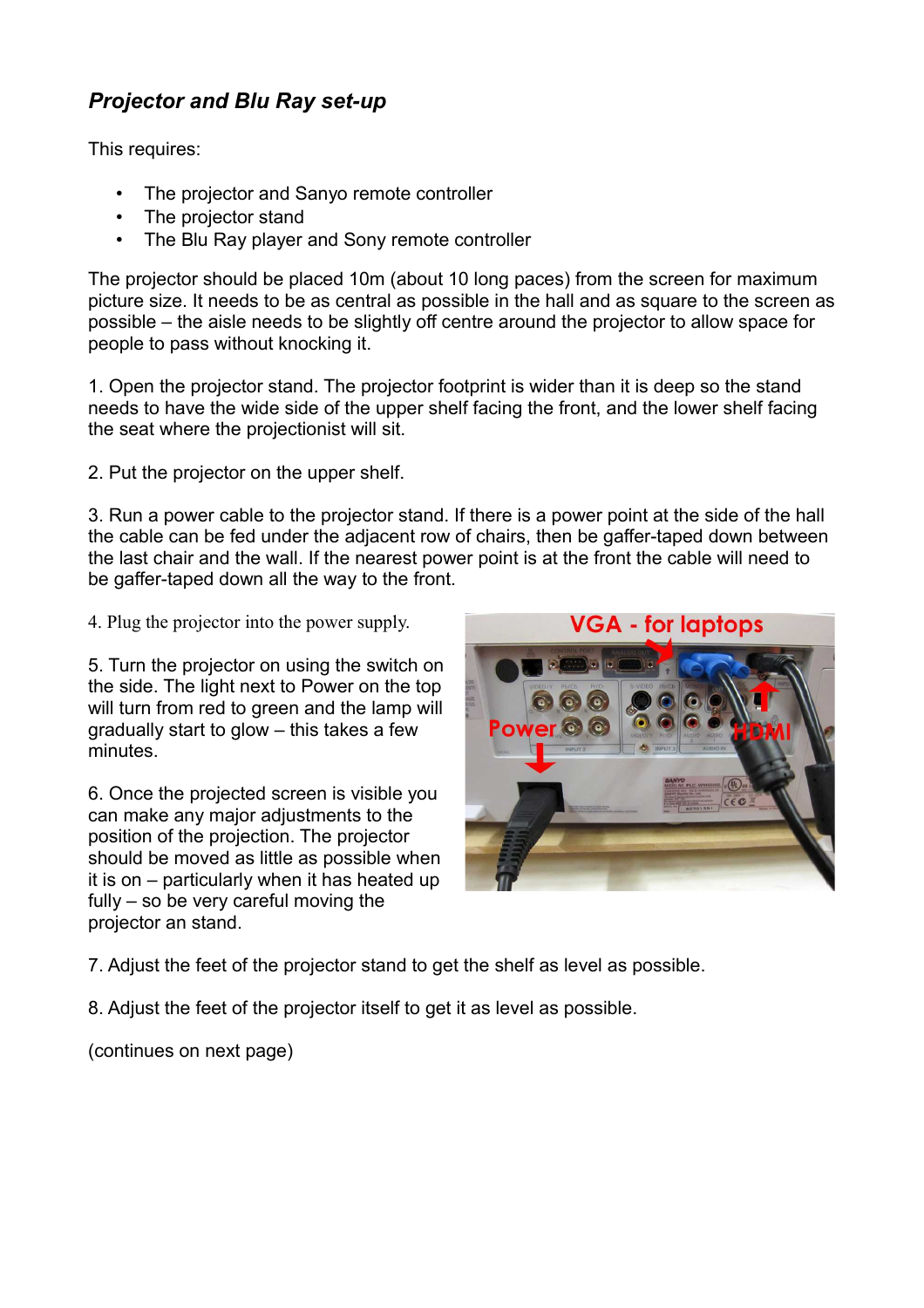9. Make minor adjustments to the position of the projection using the zoom, lens shift and keystone options on the remote control. The remote sensor is on the front of the projector – point the controller at this to make minor adjustments then press:

- The buttons above and below the word ZOOM to make the picture bigger(button above) or smaller (button below)
- The button below the words LENS SHIFT then the blue arrows to move the picture up/down/left/right
- The button below the word KEYSTONE then the blue arrows to distort the picture this will only be required if the projector is not square to the screen

10.Put the Blu Ray player on the lower shelf and plug it into the power supply.

11. Connect the Blu Ray player to the projector with the HDMI cable.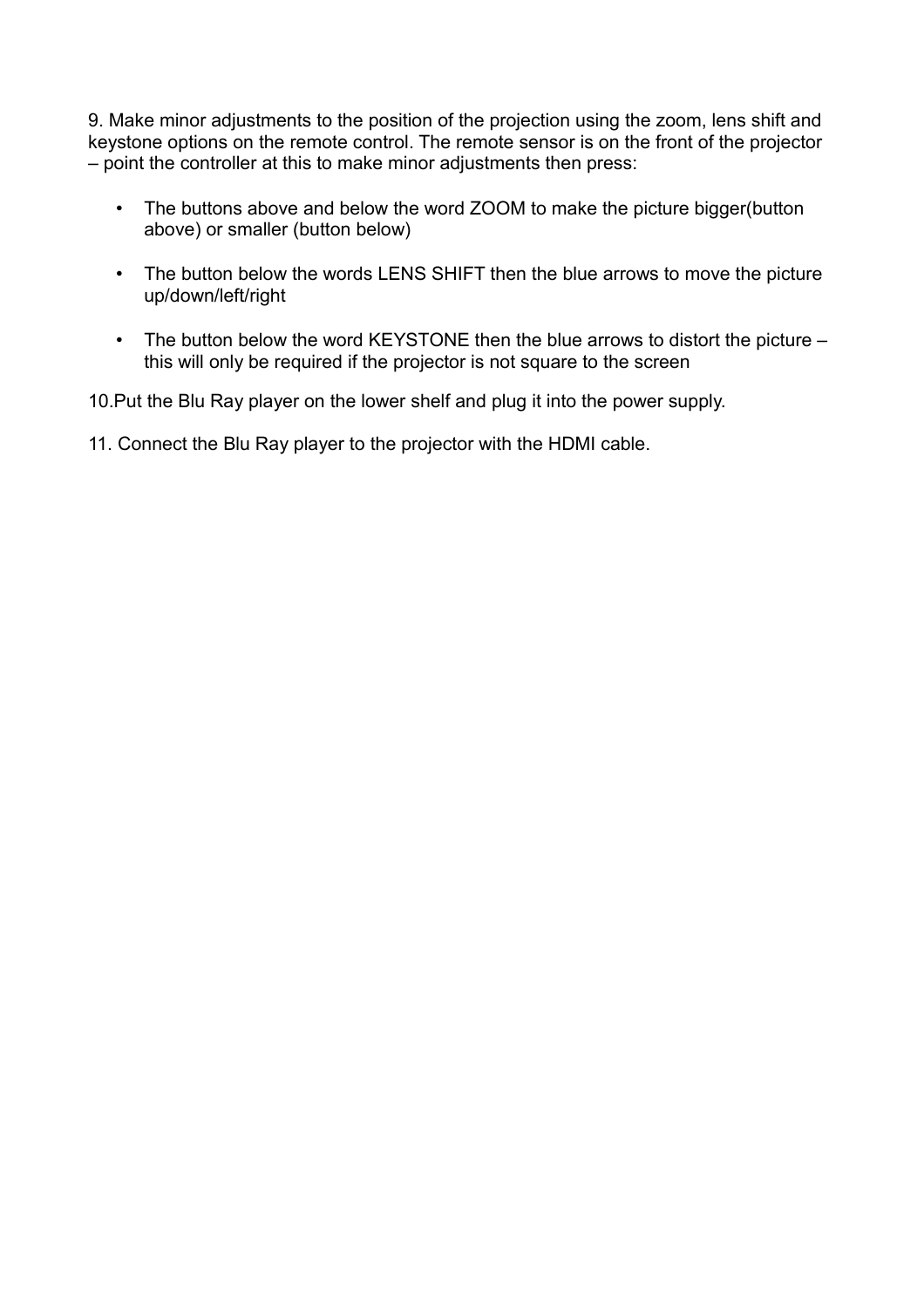## *Audio and speaker set-up*

This requires:

- ATTY (a small black box)
- Speakers
- Speaker poles
- **Cables**

1. Position the two speaker poles to the left and right of the front of the hall and open the telescopic legs a medium distance.

Use the tightening screws to fix the legs in position. The pins that insert into the poles



2. Unzip the speakers out of their cases and place the ends with sockets on top of the poles. The speakers are interchangeable, there is no right or left speaker. Please take care and use the handles to lift the speakers – they are heavy and may require 2 people to place them on top of the poles.

#### **Wiring together**

1. Get the ATTY, speaker cables and XLR to 5mm jack cables from the Stereo cable box.

2. Make sure all speakers are switched "Off" at the back.

3. Plug the speakers into power supplies using kettle leads.

4. Attach speaker cables into speakers (see right). Make sure you plug the male connection end of the cable into the speaker INPUT. There are a variety of lengths depending on the size of your hall.

5. Plug the other end of the speaker cables to the OUT side of the ATTY.





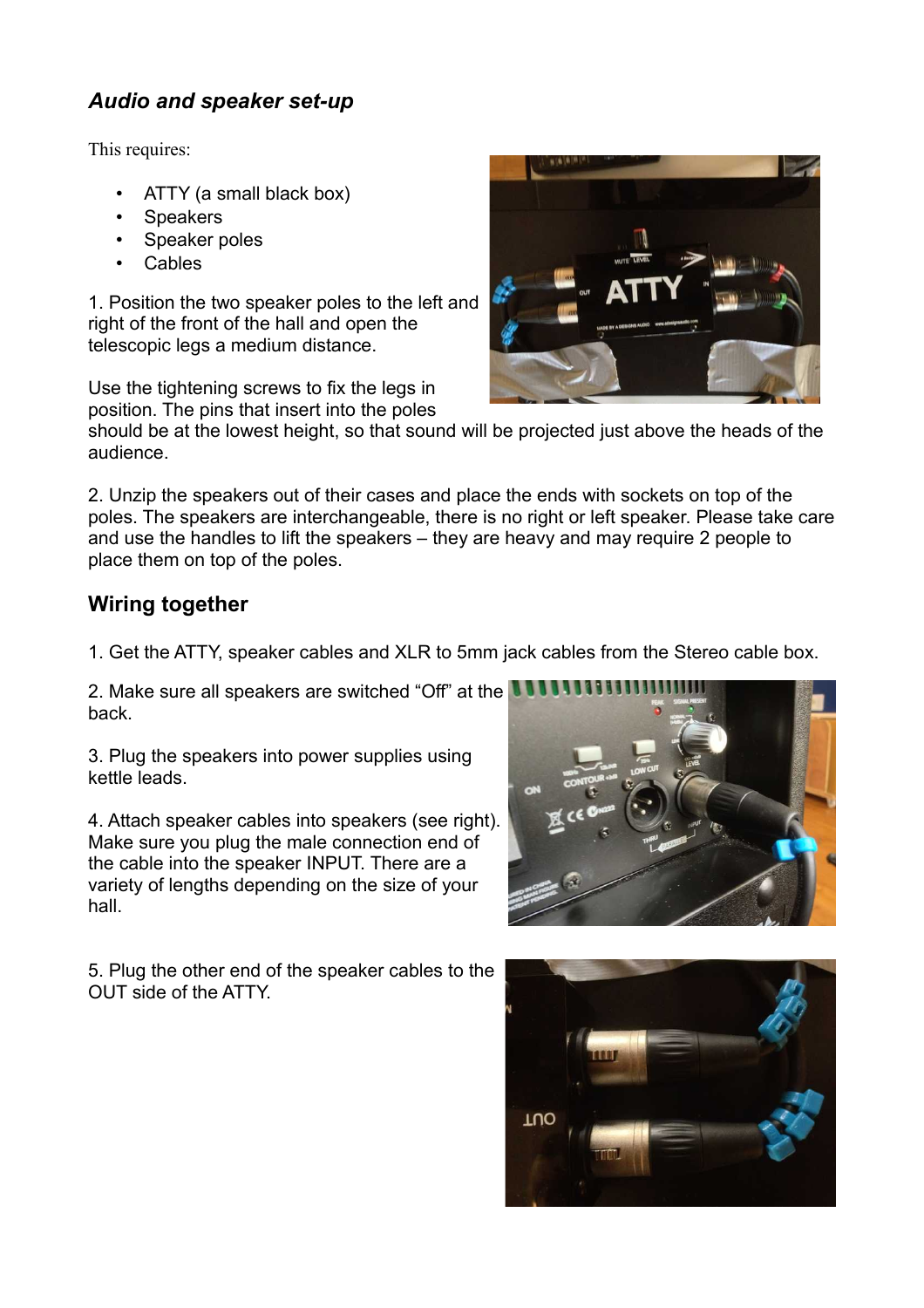6. Find the XLR to phono cables – these have a speaker cable connector at one end and a phono jack at the other. One is red and one is green.

7. Plug the XLR end of these cables into the IN side of the ATTY.

8. Plug the phono jack end of these cables into the Line Out section at the back of the Blu Ray player. The outputs are labelled  $L$  and  $R$  – check that correct cable leads to the correct speaker.

9. Use the Level knob on the ATTY to control the volume. If there is no sound, check that Mute button hasn't been pressed.